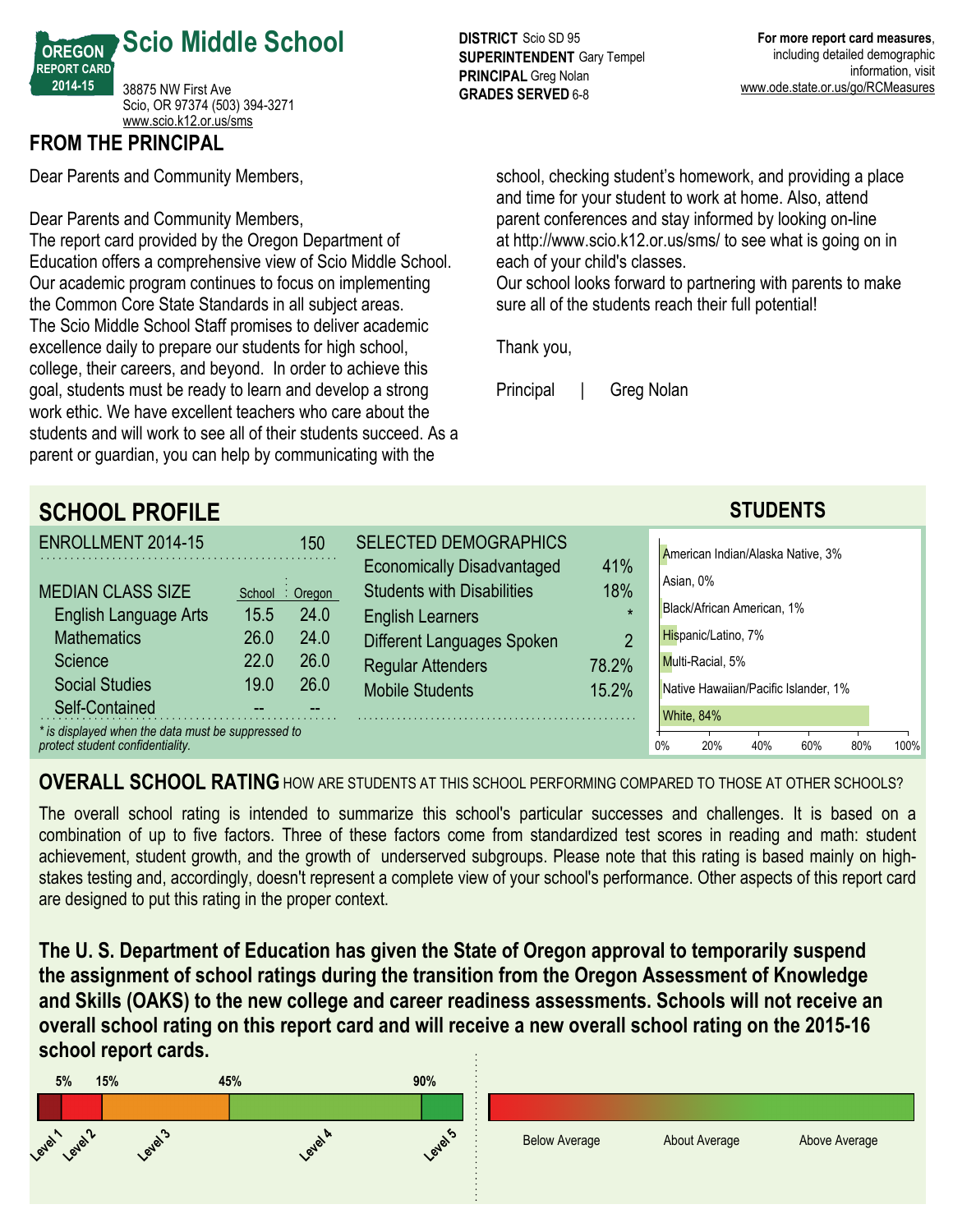38875 NW First Ave Scio, OR 97374 (503) 394-3271 <www.scio.k12.or.us/sms>

**Scio Middle School**

**OREGON REPORT CARD 201415**

## **PROGRESS** ARE STUDENTS MAKING ADEQUATE GAINS OVER TIME?

| <b>SCHOOL</b>                                                                                                                                                                                | Performance of students enrolled in the school for a full academic year                                                               |                                                                                                                                                   |                             |                                                         |                                       |  |  |  |  |  |  |
|----------------------------------------------------------------------------------------------------------------------------------------------------------------------------------------------|---------------------------------------------------------------------------------------------------------------------------------------|---------------------------------------------------------------------------------------------------------------------------------------------------|-----------------------------|---------------------------------------------------------|---------------------------------------|--|--|--|--|--|--|
| <b>PERFORMANCE</b>                                                                                                                                                                           | Did at least 95% of the students at this school take required assesments?<br>No, Interpret Results with Caution<br>$ \times $<br>Yes: |                                                                                                                                                   |                             |                                                         |                                       |  |  |  |  |  |  |
| The Smarter<br>Balanced and<br>alternate<br>assessments have<br>four performance<br>levels where levels 3<br>and 4 are meeting<br>the standard for<br>school and district<br>accountability. |                                                                                                                                       | Participation rate criteria are in place to ensure schools test all eligible students.<br>School Performance (%)<br>2012-13<br>2013-14<br>2011-12 | <b>School</b><br>2014-15    | Oregon<br>:Performance (%) :Performance (%):<br>2014-15 | Like-School<br>Average (%)<br>2014-15 |  |  |  |  |  |  |
|                                                                                                                                                                                              | English Language Arts (Administered statewide in grades: 3-8, 11)                                                                     |                                                                                                                                                   | Level 1                     | Level 2                                                 | Levels 3 & 4                          |  |  |  |  |  |  |
|                                                                                                                                                                                              | All students in tested grades                                                                                                         | 2014-15 is the first operational year of<br>English language arts assessments that<br>measure college/career readiness.                           | 42.1<br>37.9<br>20.0        | 56.4<br>24.3<br>19.3                                    | 55.8<br>25.4<br>18.8                  |  |  |  |  |  |  |
| See report cards<br>from previous years<br>to view historical<br>OAKS performance<br>data.                                                                                                   | <b>Mathematics</b>                                                                                                                    | (Administered statewide in grades: 3-8, 11)                                                                                                       | Level 1                     | Level 2                                                 | Levels 3 & 4                          |  |  |  |  |  |  |
|                                                                                                                                                                                              | All students in tested grades                                                                                                         | 2014-15 is the first operational year of<br>mathematics assessments that measure<br>college/career readiness.                                     | 37.7<br>28.3<br>34.1        | 42.5<br>28.1<br>29.5                                    | 40.4<br>31.7<br>27.9                  |  |  |  |  |  |  |
|                                                                                                                                                                                              | Science                                                                                                                               | (Administered statewide in Grades: 5, 8, 11)                                                                                                      | Did not meet                | Met                                                     | Exceeded                              |  |  |  |  |  |  |
|                                                                                                                                                                                              | All students in tested grades                                                                                                         | 18.6<br>25.0<br>17.9<br>83.1<br>81.8<br>88.1<br>56.8<br>64.4<br>70.1<br>18.2<br>16.9<br>11.9                                                      | 3.5<br>75.4<br>71.9<br>24.6 | 9.5<br>65.0<br>55.5<br>35.0                             | 9.1<br>73.3<br>64.2<br>26.7           |  |  |  |  |  |  |

*Visit www.ode.state.or.us/go/data for additional assessment results. Note: a '\*' is displayed when data are unavailable or to protect student confidentiality.*

## **OUTCOMES** FOR KEY STUDENT GROUPS AT THIS SCHOOL COMPARED TO THE SAME GROUPS STATEWIDE

| <b>STUDENT</b>                  |                                                  |                                   |                                            |                               |                                                  |                                         |                                             |                               |                                                                                                |                                  |                                          |                                  |
|---------------------------------|--------------------------------------------------|-----------------------------------|--------------------------------------------|-------------------------------|--------------------------------------------------|-----------------------------------------|---------------------------------------------|-------------------------------|------------------------------------------------------------------------------------------------|----------------------------------|------------------------------------------|----------------------------------|
| <b>GROUP</b><br><b>OUTCOMES</b> |                                                  | School<br>(%)                     | Oregon<br>Performance Performance :<br>(%) | Like-School<br>Average<br>(%) |                                                  | School<br>(%)                           | Oregon<br>:Performance : Performance<br>(%) | Like-School<br>Average<br>(%) |                                                                                                | School<br>(%)                    | Oregon<br>Performance Performance<br>(%) | Like-School<br>Average<br>$(\%)$ |
|                                 | <b>Economically Disadvantaged</b>                |                                   | American Indian/Alaska Native              |                               |                                                  | <b>Native Hawaiian/Pacific Islander</b> |                                             |                               |                                                                                                |                                  |                                          |                                  |
|                                 | Eng. Lang. Arts<br><b>Mathematics</b><br>Science | 42.9<br>29.1<br>66.7              | 43.8<br>29.4<br>53.8                       | 46.5<br>31.7<br>63.9          | Eng. Lang. Arts<br><b>Mathematics</b><br>Science | $\star$ :<br>$^\star$<br>$^{\star}$     | 37.8<br>25.3<br>50.2                        | 41.2<br>30.6<br>66.7          | Eng. Lang. Arts<br><b>Mathematics</b><br>Science                                               | $\star$ :<br>$\star$ :           | 44.8<br>31.1<br>43.7                     | $\star$<br>$^\star$<br>$\star$   |
|                                 | <b>English Learners</b>                          |                                   |                                            |                               | Asian                                            |                                         |                                             |                               | <b>White</b>                                                                                   |                                  |                                          |                                  |
|                                 | Eng. Lang. Arts<br><b>Mathematics</b><br>Science | $\star$ :                         | 37.1<br>25.6<br>40.9                       | 37.6<br>26.7<br>37.5          | Eng. Lang. Arts<br><b>Mathematics</b><br>Science | $\star$ .<br>$^{\star}$ :               | 74.8<br>69.1<br>72.3                        | 66.7<br>38.5<br>66.7          | Eng. Lang. Arts<br><b>Mathematics</b><br>Science                                               | 44.0:<br>38.6:<br>$72.7$ :       | 62.1<br>47.8<br>72.7                     | 57.3<br>41.7<br>75.8             |
|                                 |                                                  | <b>Students with Disabilities</b> |                                            |                               | <b>Black/African American</b>                    |                                         |                                             |                               | <b>Female</b>                                                                                  |                                  |                                          |                                  |
|                                 | Eng. Lang. Arts<br><b>Mathematics</b><br>Science | 33.3<br>21.7<br>50.0              | 19.5<br>14.5<br>31.7                       | 17.6<br>12.5<br>34.8          | Eng. Lang. Arts<br><b>Mathematics</b><br>Science | $^\star$<br>*<br>*                      | 37.2<br>22.2<br>36.5                        | 33.3<br>23.1<br>66.7          | Eng. Lang. Arts<br><b>Mathematics</b><br>Science                                               | 62.1:<br>42.1<br>74.1            | 63.5<br>43.3<br>63.8                     | 64.1<br>41.5<br>72.1             |
|                                 | <b>Migrant</b>                                   |                                   |                                            |                               | Hispanic/Latino                                  |                                         |                                             |                               | <b>Male</b>                                                                                    |                                  |                                          |                                  |
|                                 | Eng. Lang. Arts<br><b>Mathematics</b><br>Science | $\star$<br>$\star$                | 32.3<br>19.4<br>36.7                       | 50.0<br>30.0<br>50.0          | Eng. Lang. Arts<br><b>Mathematics</b><br>Science | 30.0<br>30.0<br>75.0                    | 39.5<br>25.3<br>45.3                        | 46.6<br>30.4<br>56.6          | Eng. Lang. Arts<br><b>Mathematics</b><br>Science                                               | 28.0:<br>34.6:<br>$76.7^{\circ}$ | 49.7<br>41.7<br>66.0                     | 48.5<br>39.4<br>74.3             |
|                                 | <b>Talented and Gifted</b>                       |                                   |                                            |                               | <b>Multi-Racial</b>                              |                                         |                                             |                               |                                                                                                |                                  |                                          |                                  |
|                                 | Eng. Lang. Arts<br><b>Mathematics</b><br>Science | $\star$ .<br>$\star$<br>$\star$   | 96.1<br>94.1<br>97.2                       | >95<br>94.9<br>>95            | Eng. Lang. Arts<br><b>Mathematics</b><br>Science | 28.6<br>42.9                            | 60.9<br>45.9<br>67.5                        | 54.5<br>41.3<br>62.9          | Note: a "" is displayed when data are<br>unavailable or to protect student<br>confidentiality. |                                  |                                          |                                  |